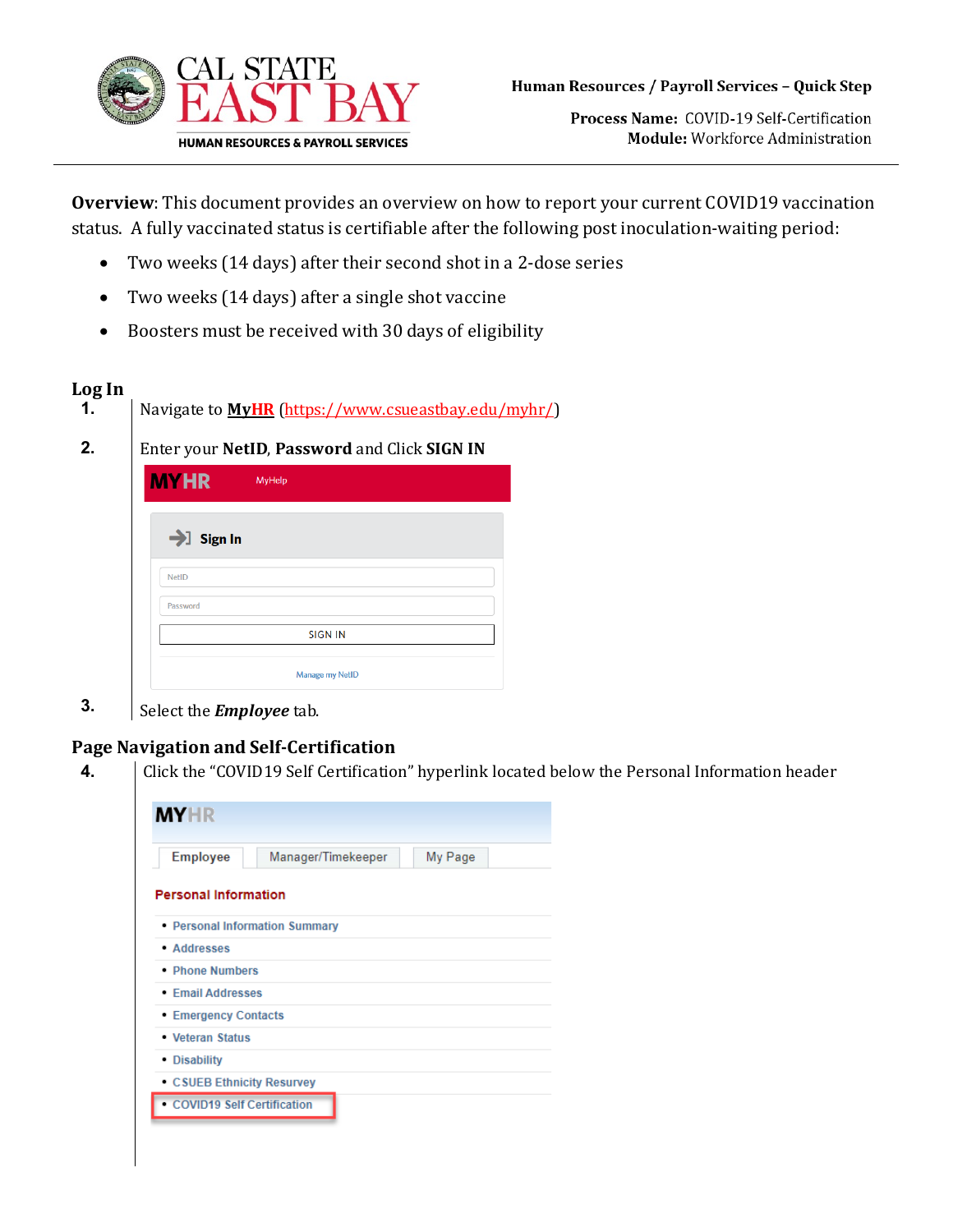## **5.** In Section I, populate the applicable checkbox:

| Section I: Self-Certification of COVID-19 Vaccination Status                                                                                                                                                                                                                                                                                                                                                                                |                           |
|---------------------------------------------------------------------------------------------------------------------------------------------------------------------------------------------------------------------------------------------------------------------------------------------------------------------------------------------------------------------------------------------------------------------------------------------|---------------------------|
| You must select one of the following options:                                                                                                                                                                                                                                                                                                                                                                                               |                           |
| I certify that I have received an approved vaccine and that my COVID-19 vaccination status is fully vaccinated.<br>I understand that I may be expected to provide supporting documentation to this effect immediately upon<br>request.                                                                                                                                                                                                      |                           |
| □ I certify that I qualify for a medical exemption and have not received a COVID-19 vaccine and/or booster, nor do I<br>plan to. I understand that I may be expected to provide supporting documentation to this effect immediately<br>upon request.                                                                                                                                                                                        |                           |
| □ I certify that I qualify for a religious exemption and have not received a COVID-19 vaccine and/or booster, nor do I<br>plan to. I understand that I may be expected to provide supporting documentation to this effect immediately<br>upon request.                                                                                                                                                                                      |                           |
| □ I confirm that at this time I will not be physically accessing or performing work at CSU facilities but understand that<br>if this changes, I must certify that I am either current on my COVID-19 vaccination status or that I qualify for a<br>medical or religious exemption.                                                                                                                                                          |                           |
| Fully vaccinated employees will be required to provide:<br>Vaccine manufacturer<br>Johnson & Johnson<br>Moderna<br>Not Listed Single-Dose Vaccine<br>Not Listed Two-Dose Vaccine<br>Pfizer<br>If a "Not Listed Single-Dose Vaccine" or "Not Listed Double-Dose Vaccine" is selected, you will be required<br>to identify the name of the vaccine manufacturer<br>For "Not Listed", please specify the name of the manufacturer<br>$\bullet$ |                           |
| Date first dose was received                                                                                                                                                                                                                                                                                                                                                                                                                |                           |
| Date second dose was received (for 2 dose series only)                                                                                                                                                                                                                                                                                                                                                                                      |                           |
| Booster was received (if applicable)                                                                                                                                                                                                                                                                                                                                                                                                        |                           |
| Location Data:                                                                                                                                                                                                                                                                                                                                                                                                                              |                           |
| Facility name<br>$\bullet$                                                                                                                                                                                                                                                                                                                                                                                                                  |                           |
| City<br>٠                                                                                                                                                                                                                                                                                                                                                                                                                                   |                           |
| State / Province / Region                                                                                                                                                                                                                                                                                                                                                                                                                   |                           |
| Country                                                                                                                                                                                                                                                                                                                                                                                                                                     |                           |
| *Listed Vaccine Manufacturer                                                                                                                                                                                                                                                                                                                                                                                                                |                           |
|                                                                                                                                                                                                                                                                                                                                                                                                                                             |                           |
| Please provide the following information:                                                                                                                                                                                                                                                                                                                                                                                                   |                           |
| *Manufacturer of your COVID-19 vaccine                                                                                                                                                                                                                                                                                                                                                                                                      | Pfizer<br>v               |
| *Date Received 1st Dose                                                                                                                                                                                                                                                                                                                                                                                                                     | 04/01/2021<br>BU          |
| *Date Received 2nd Dose                                                                                                                                                                                                                                                                                                                                                                                                                     | 05/20/2021<br>31          |
| Location of vaccination received:                                                                                                                                                                                                                                                                                                                                                                                                           |                           |
| Facility (if known):                                                                                                                                                                                                                                                                                                                                                                                                                        | Kaiser                    |
| City:                                                                                                                                                                                                                                                                                                                                                                                                                                       | San Leandro               |
| State / Province / Region:                                                                                                                                                                                                                                                                                                                                                                                                                  | СA                        |
| Country:                                                                                                                                                                                                                                                                                                                                                                                                                                    | <b>United States</b><br>◡ |
|                                                                                                                                                                                                                                                                                                                                                                                                                                             |                           |

**6.**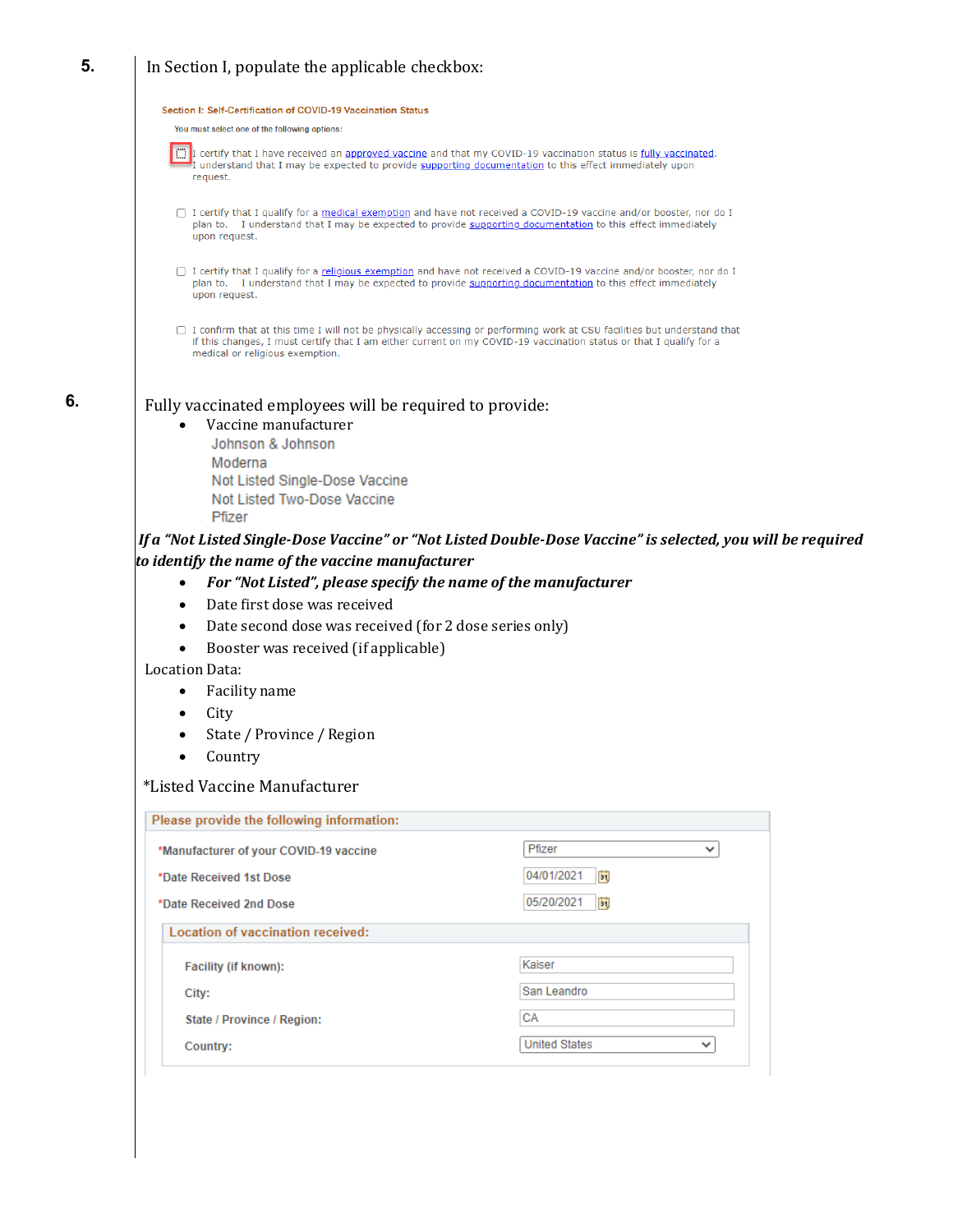| Please provide the following information:                                                                                                                                                                        |                                                                                                                      |
|------------------------------------------------------------------------------------------------------------------------------------------------------------------------------------------------------------------|----------------------------------------------------------------------------------------------------------------------|
| *Manufacturer of your COVID-19 vaccine                                                                                                                                                                           | Not Listed Two-Dose Vaccine<br>✓                                                                                     |
| *For 'Not Listed', please specify the Manufacturer                                                                                                                                                               |                                                                                                                      |
| *Date Received 1st Dose                                                                                                                                                                                          | 04/01/2021<br>B <sub>1</sub>                                                                                         |
| *Date Received 2nd Dose                                                                                                                                                                                          | 05/20/2021<br>BU                                                                                                     |
| Location of vaccination received:                                                                                                                                                                                |                                                                                                                      |
| Facility (if known):                                                                                                                                                                                             | Kaiser                                                                                                               |
| City:                                                                                                                                                                                                            | San Leandro                                                                                                          |
| State / Province / Region:                                                                                                                                                                                       | CA                                                                                                                   |
| Country:                                                                                                                                                                                                         | <b>United States</b><br>✓                                                                                            |
|                                                                                                                                                                                                                  |                                                                                                                      |
| Section II: Self-Attestation of Accuracy of Information Provided<br>I confirm that the information I have provided is accurate and truthful to the best of my knowledge. I also<br>Education Code Section 89535. | understand that violations of this policy, including dishonesty, may subject me to discipline pursuant to California |
| <b>COVID-19 Vaccination</b><br>Click the "Attach" button to add an attachment                                                                                                                                    | Please upload a copy of your Vaccination Record Card only in Section III - Attachments: Proof of                     |
| Section III - Attachments: Proof of COVID-19 Vaccination                                                                                                                                                         |                                                                                                                      |
| Code from the State of California, letter from a health care provider, etc.                                                                                                                                      | Upload a copy of your proof of COVID-19 Vaccination. An example of proof is a COVID-19 Vaccination Record Card, QR   |
| Attach<br><b>Attached File:</b>                                                                                                                                                                                  |                                                                                                                      |
| <b>Record Card</b>                                                                                                                                                                                               | Click the "Choose File" button to upload a copy of your previously saved COVID-19 Vaccination                        |
| <b>File Attachment</b><br>$\times$                                                                                                                                                                               |                                                                                                                      |
| Choose File No file chosen                                                                                                                                                                                       |                                                                                                                      |
|                                                                                                                                                                                                                  |                                                                                                                      |
| Cancel<br>Upload                                                                                                                                                                                                 |                                                                                                                      |
|                                                                                                                                                                                                                  |                                                                                                                      |
| Click the "Upload" button to upload your file                                                                                                                                                                    |                                                                                                                      |
| <b>File Attachment</b>                                                                                                                                                                                           |                                                                                                                      |
|                                                                                                                                                                                                                  |                                                                                                                      |
|                                                                                                                                                                                                                  |                                                                                                                      |
| Choose File   Vaccination Test.docx                                                                                                                                                                              |                                                                                                                      |
| Upload<br>Cancel                                                                                                                                                                                                 |                                                                                                                      |
|                                                                                                                                                                                                                  |                                                                                                                      |
|                                                                                                                                                                                                                  |                                                                                                                      |